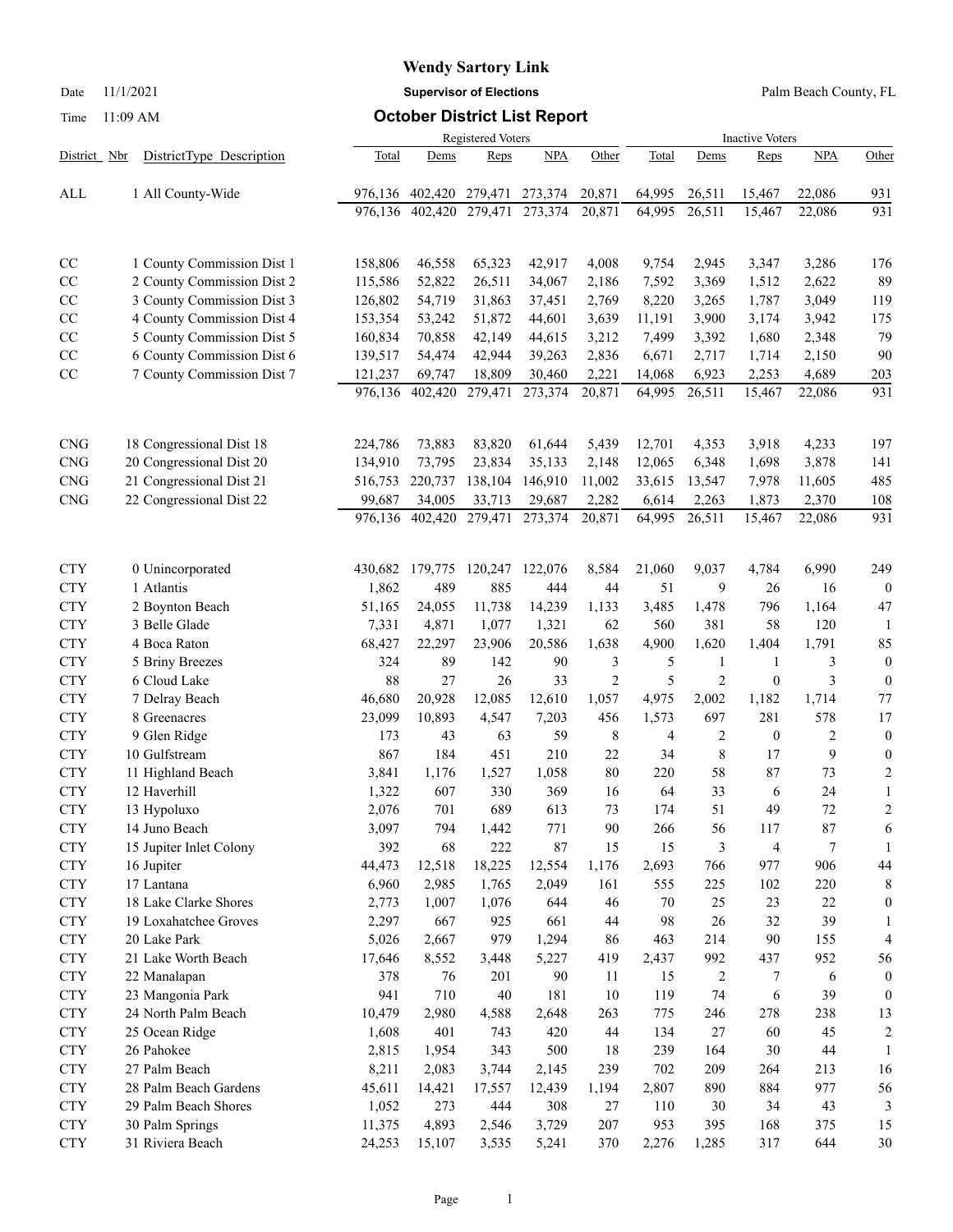## **Wendy Sartory Link** Date 11/1/2021 **Supervisor of Elections** Palm Beach County, FL

### Time 11:09 AM **October District List Report**

|              |                             | <b>Registered Voters</b> |                         |         |            |                 |                 | <b>Inactive Voters</b> |                |                 |                  |  |  |
|--------------|-----------------------------|--------------------------|-------------------------|---------|------------|-----------------|-----------------|------------------------|----------------|-----------------|------------------|--|--|
| District Nbr | DistrictType Description    | <b>Total</b>             | Dems                    | Reps    | <b>NPA</b> | Other           | Total           | Dems                   | Reps           | <b>NPA</b>      | Other            |  |  |
| <b>CTY</b>   | 32 Royal Palm Beach         | 27,363                   | 11,810                  | 6,956   | 8,033      | 564             | 1,346           | 540                    | 306            | 482             | 18               |  |  |
| <b>CTY</b>   | 33 South Bay                | 1,509                    | 1,190                   | 83      | 226        | 10              | 125             | 102                    | 6              | 17              | $\boldsymbol{0}$ |  |  |
| <b>CTY</b>   | 34 South Palm Beach         | 1,320                    | 404                     | 505     | 376        | 35              | 132             | 44                     | 42             | 46              | $\boldsymbol{0}$ |  |  |
| <b>CTY</b>   | 35 Tequesta                 | 4,913                    | 1,182                   | 2,356   | 1,268      | 107             | 288             | 73                     | 118            | 92              | 5                |  |  |
| <b>CTY</b>   | 36 Village Of Golf          | 274                      | 36                      | 186     | 48         | 4               | 13              | $\overline{2}$         | 10             | $\mathbf{1}$    | $\boldsymbol{0}$ |  |  |
| <b>CTY</b>   | 37 Wellington               | 42,733                   | 15,239                  | 13,980  | 12,563     | 951             | 2,688           | 879                    | 846            | 924             | 39               |  |  |
| <b>CTY</b>   | 38 Westlake                 | 1,538                    | 514                     | 492     | 486        | 46              | 16              | 3                      | 10             | 3               | $\boldsymbol{0}$ |  |  |
| <b>CTY</b>   | 39 West Palm Beach          | 69,162                   | 33,754                  | 15,377  | 18,475     | 1,556           | 8,550           | 3,860                  | 1,608          | 2,950           | 132              |  |  |
|              |                             | 976,136                  | 402,420                 | 279,471 | 273,374    | 20,871          | 64,995          | 26,511                 | 15,467         | 22,086          | 931              |  |  |
| HSE          | 81 State House Dist 81      | 115,777                  | 50,171                  | 30,782  | 32,625     | 2,199           | 5,010           | 2,307                  | 1,076          | 1,570           | 57               |  |  |
| <b>HSE</b>   | 82 State House Dist 82      | 53,701                   | 14,839                  | 22,743  | 14,759     | 1,360           | 3,235           | 914                    | 1,205          | 1,067           | 49               |  |  |
| HSE          | 85 State House Dist 85      | 137,763                  | 43,836                  | 52,716  | 37,873     | 3,338           | 6,859           | 2,287                  | 2,126          | 2,326           | 120              |  |  |
| HSE          | 86 State House Dist 86      | 116,949                  | 48,599                  | 32,393  | 33,528     | 2,429           | 7,438           | 2,999                  | 1,823          | 2,521           | 95               |  |  |
| <b>HSE</b>   | 87 State House Dist 87      | 74,188                   | 32,900                  | 15,905  | 24,072     | 1,311           | 5,745           | 2,474                  | 970            | 2,225           | 76               |  |  |
| <b>HSE</b>   | 88 State House Dist 88      | 101,791                  | 60,762                  | 14,522  | 24,772     | 1,735           | 11,484          | 5,825                  | 1,633          | 3,842           | 184              |  |  |
| <b>HSE</b>   | 89 State House Dist 89      | 128,591                  | 42,707                  | 45,500  | 37,005     | 3,379           | 11,683          | 3,880                  | 3,463          | 4,148           | 192              |  |  |
| <b>HSE</b>   | 90 State House Dist 90      | 115,306                  | 50,975                  | 28,411  | 33,483     | 2,437           | 6,435           | 2,677                  | 1,469          | 2,212           | 77               |  |  |
| <b>HSE</b>   | 91 State House Dist 91      | 132,070                  | 57,631                  | 36,499  | 35,257     | 2,683           | 7,106           | 3,148                  | 1,702          | 2,175           | 81               |  |  |
|              |                             | 976,136                  | 402,420                 | 279,471 | 273,374    | 20,871          | 64,995          | 26,511                 | 15,467         | 22,086          | 931              |  |  |
| SB           | 1 School Board Dist 1       | 155,922                  | 46,039                  | 63,820  | 42,141     | 3,922           | 9,342           | 2,828                  | 3,188          | 3,156           | 170              |  |  |
| $\rm SB$     | 2 School Board Dist 2       | 107,247                  | 47,900                  | 25,576  | 31,821     | 1,950           | 6,906           | 3,071                  | 1,351          | 2,404           | 80               |  |  |
| SB           | 3 School Board Dist 3       | 162,887                  | 74,707                  | 40,773  | 44,058     | 3,349           | 7,306           | 3,342                  | 1,610          | 2,284           | 70               |  |  |
| <b>SB</b>    | 4 School Board Dist 4       | 143,514                  | 55,067                  | 43,910  | 40,965     | 3,572           | 12,276          | 4,426                  | 3,299          | 4,341           | 210              |  |  |
| SB           | 5 School Board Dist 5       | 152,141                  | 55,725                  | 47,064  | 46,095     | 3,257           | 9,066           | 3,314                  | 2,366          | 3,247           | 139              |  |  |
| ${\bf SB}$   | 6 School Board Dist 6       | 134,024                  | 52,770                  | 40,680  | 37,855     | 2,719           | 6,547           | 2,684                  | 1,666          | 2,115           | 82               |  |  |
| SB           | 7 School Board Dist 7       | 120,401                  | 70,212                  | 17,648  | 30,439     | 2,102           | 13,552          | 6,846                  | 1,987          | 4,539           | 180              |  |  |
|              |                             | 976,136                  | 402,420                 | 279,471 | 273,374    | 20,871          | 64,995          | 26,511                 | 15,467         | 22,086          | 931              |  |  |
| <b>SEN</b>   | 25 State Senate Dist 25     | 31,289                   | 10,453                  | 11,671  | 8,532      | 633             | 1,143           | 510                    | 282            | 332             | 19               |  |  |
| <b>SEN</b>   | 29 State Senate Dist 29     | 266,873                  | 102,776                 | 81,247  | 77,246     | 5,604           | 15,116          | 5,827                  | 3,970          | 5,109           | 210              |  |  |
| <b>SEN</b>   | 30 State Senate Dist 30     |                          | 347,231 139,602         | 105,605 | 94,322     | 7,702           | 25,766          | 10,549                 | 6,215          | 8,617           | 385              |  |  |
| <b>SEN</b>   | 31 State Senate Dist 31     |                          | 330,743 149,589         | 80,948  | 93,274     | 6,932           | 22,970          | 9,625                  | 5,000          | 8,028           | 317              |  |  |
|              |                             |                          | 976,136 402,420 279,471 |         | 273,374    | 20,871          | 64,995          | 26,511                 | 15,467         | 22,086          | 931              |  |  |
| <b>TAC</b>   | 1 Acme Improvement District | 36,201                   | 12,866                  | 12,040  | 10,512     | 783             | 2,282           | 748                    | 712            | 785             | 37               |  |  |
|              |                             | 36,201                   | 12,866                  | 12,040  | 10,512     | 783             | 2,282           | 748                    | 712            | 785             | 37               |  |  |
| TBC          | 1 Briger Comm Dev Dist      | 1,207                    | 722                     | 113     | 359        | 13              | 43              | 24                     | 4              | 14              | 1                |  |  |
|              |                             | 1,207                    | 722                     | 113     | 359        | $\overline{13}$ | $\overline{43}$ | 24                     | $\overline{4}$ | $\overline{14}$ |                  |  |  |
| TBT          | 1 Boca Raton Taxing Dist    | 91,770                   | 31,391                  | 30,833  | 27,437     | 2,109           | 6,255           | 2,148                  | 1,748          | 2,254           | 105              |  |  |
|              |                             | 91,770                   | 31,391                  | 30,833  | 27,437     | 2,109           | 6,255           | 2,148                  | 1,748          | 2,254           | 105              |  |  |
| TBV          | 1 Boynton Village Comm Dist | 736                      | 298                     | 206     | 205        | 27              | 44              | 15                     | 14             | 14              |                  |  |  |
|              |                             | 736                      | 298                     | 206     | 205        | $27\,$          | 44              | 15                     | 14             | 14              |                  |  |  |
|              |                             |                          |                         |         |            |                 |                 |                        |                |                 |                  |  |  |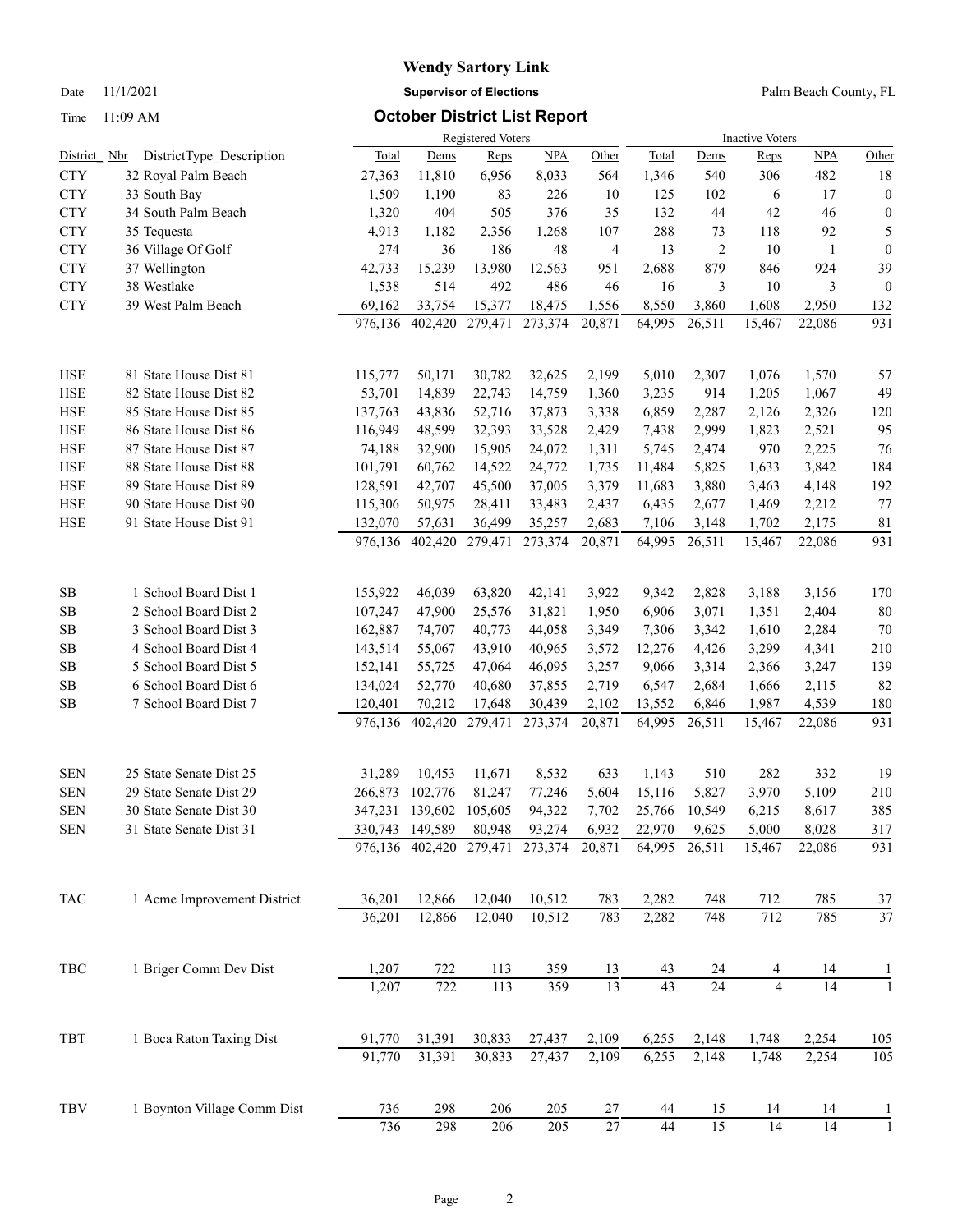## **Wendy Sartory Link**

Date 11/1/2021 **Supervisor of Elections** Palm Beach County, FL

| Time                     | 11:09 AM                         |                   | <b>October District List Report</b> |                         |                  |                  |                 |                        |                 |                 |                  |  |  |
|--------------------------|----------------------------------|-------------------|-------------------------------------|-------------------------|------------------|------------------|-----------------|------------------------|-----------------|-----------------|------------------|--|--|
|                          |                                  | Registered Voters |                                     |                         |                  |                  |                 | <b>Inactive Voters</b> |                 |                 |                  |  |  |
| District Nbr             | DistrictType Description         | Total             | Dems                                | Reps                    | NPA              | Other            | Total           | Dems                   | Reps            | NPA             | Other            |  |  |
| <b>TEN</b>               | 1 Lox Environ Imprv Dist         | 64,606            | 17,784                              | 27,508                  | 17,705           | 1,609            | 3,644           | 1,010                  | 1,372           | 1,205           | 57               |  |  |
|                          |                                  | 64,606            | 17,784                              | 27,508                  | 17,705           | 1,609            | 3,644           | 1,010                  | 1,372           | 1,205           | $\overline{57}$  |  |  |
| <b>TGA</b>               | 1 Greenacres Annexation Question | $\boldsymbol{0}$  | $\boldsymbol{0}$                    | $\boldsymbol{0}$        | $\boldsymbol{0}$ | $\frac{0}{0}$    |                 | $\boldsymbol{0}$       | 0               | 0               |                  |  |  |
|                          |                                  | $\Omega$          | $\theta$                            | $\theta$                | $\overline{0}$   |                  | $\Omega$        | $\theta$               | $\theta$        | $\Omega$        | $\frac{0}{0}$    |  |  |
| <b>THC</b>               | 1 Hamal Comm Dev Dist            | 2,392             | 1,224                               | 416                     | 702              | 50               | 136             | 66                     | 22              | 45              | $\frac{3}{3}$    |  |  |
|                          |                                  | 2,392             | 1,224                               | 416                     | 702              | $\overline{50}$  | 136             | 66                     | $\overline{22}$ | $\overline{45}$ |                  |  |  |
| THY                      | 1 Hypo Haverhill Comm Dist       | 632               | 302                                 | 108                     | 205              | 17               | 14              | 6                      | 5               | 3               |                  |  |  |
|                          |                                  | 632               | 302                                 | 108                     | 205              | $\overline{17}$  | $\overline{14}$ | 6                      | 5               | $\overline{3}$  | $\overline{0}$   |  |  |
| TIT                      | 1 Indian Trail Imprv Dist        | 35,364            | 11,639                              | 12,562                  | 10,408           | 755              | 932             | 346                    | 253             | 320             | 13               |  |  |
|                          |                                  | 35,364            | 11,639                              | 12,562                  | 10,408           | $\overline{755}$ | 932             | 346                    | 253             | 320             | $\overline{13}$  |  |  |
| $\ensuremath{{\rm TJC}}$ | 1 Journeys Comm Dev Dist         | 1,156             | 431                                 | 339                     | 365              | 21               | 54              | 17                     | 13              | 24              | $\boldsymbol{0}$ |  |  |
|                          |                                  | 1,156             | 431                                 | 339                     | 365              | $\overline{21}$  | $\overline{54}$ | $\overline{17}$        | 13              | 24              | $\overline{0}$   |  |  |
| TJI                      | 1 Jupiter Inlet Dist             | 94,096            | 25,859                              | 40,272                  | 25,630           | 2,335            | 5,130           | 1,455                  | 1,881           | 1,707           | 87               |  |  |
|                          |                                  | 94,096            | 25,859                              | 40,272                  | 25,630           | 2,335            | 5,130           | 1,455                  | 1,881           | 1,707           | $\overline{87}$  |  |  |
| TLI                      | 1 Library District               | 651,103           |                                     | 260,049 193,742 183,682 |                  | 13,630           | 34,551          | 13,845                 | 8,711           | 11,549          | 446              |  |  |
|                          |                                  |                   | 651,103 260,049                     |                         | 193,742 183,682  | 13,630           | 34,551          | 13,845                 | 8,711           | 11,549          | 446              |  |  |
| TMC                      | 1 Monterey Comm Dev Dist         | 460               | 210                                 | 84                      | 149              | 17               | 22              | 12                     | 2               | 7               |                  |  |  |
|                          |                                  | 460               | 210                                 | 84                      | 149              | $\overline{17}$  | $\overline{22}$ | 12                     | $\overline{2}$  | $\overline{7}$  |                  |  |  |
| TMH                      | 1 Marsh Harbour Comm Dev         | 548               | 385                                 | $27\,$                  | 129              | 7                | 49              | 30                     | 2               | 16              | 1                |  |  |
|                          |                                  | 548               | 385                                 | $\overline{27}$         | 129              | $\overline{7}$   | $\overline{49}$ | $\overline{30}$        | $\overline{2}$  | 16              | -1               |  |  |
| TNI                      | 1 Northern Imprv Dist            | 127,257           | 46,659                              | 42,501                  | 35,014           | 3,083            | 8,744           | 3,269                  | 2,372           | 2,957           | 146              |  |  |
|                          |                                  | 127,257           | 46,659                              | 42,501                  | 35,014           | 3,083            | 8,744           | 3,269                  | 2,372           | 2,957           | 146              |  |  |
| <b>TOO</b>               | 1 Osprey Oaks Comm Dev           | 441               | 174                                 | 122                     | 136              | 9                |                 | 5                      | 3               |                 |                  |  |  |
|                          |                                  | 441               | 174                                 | 122                     | 136              | $\overline{9}$   | $\overline{9}$  | $\overline{5}$         | $\overline{3}$  | $\mathbf{1}$    | $\overline{0}$   |  |  |
| TOP                      | 1 Old Palm Comm Dev              | 407               | 60                                  | 249                     | $87\,$           | 11               | 5               | $\overline{c}$         | 1               |                 |                  |  |  |
|                          |                                  | 407               | 60                                  | 249                     | 87               | $\overline{11}$  | $\overline{5}$  | $\overline{2}$         | $\mathbf{1}$    |                 |                  |  |  |
| $_{\mathrm{TPC}}$        | 1 Plantation Comm Dev Dist       | 1,415             | 563                                 | 381                     | 442              | 29               | 34              | 20                     | 6               | 8               | $\boldsymbol{0}$ |  |  |
|                          |                                  | 1,415             | 563                                 | 381                     | 442              | $\overline{29}$  | $\overline{34}$ | $\overline{20}$        | 6               | $\,8\,$         | $\overline{0}$   |  |  |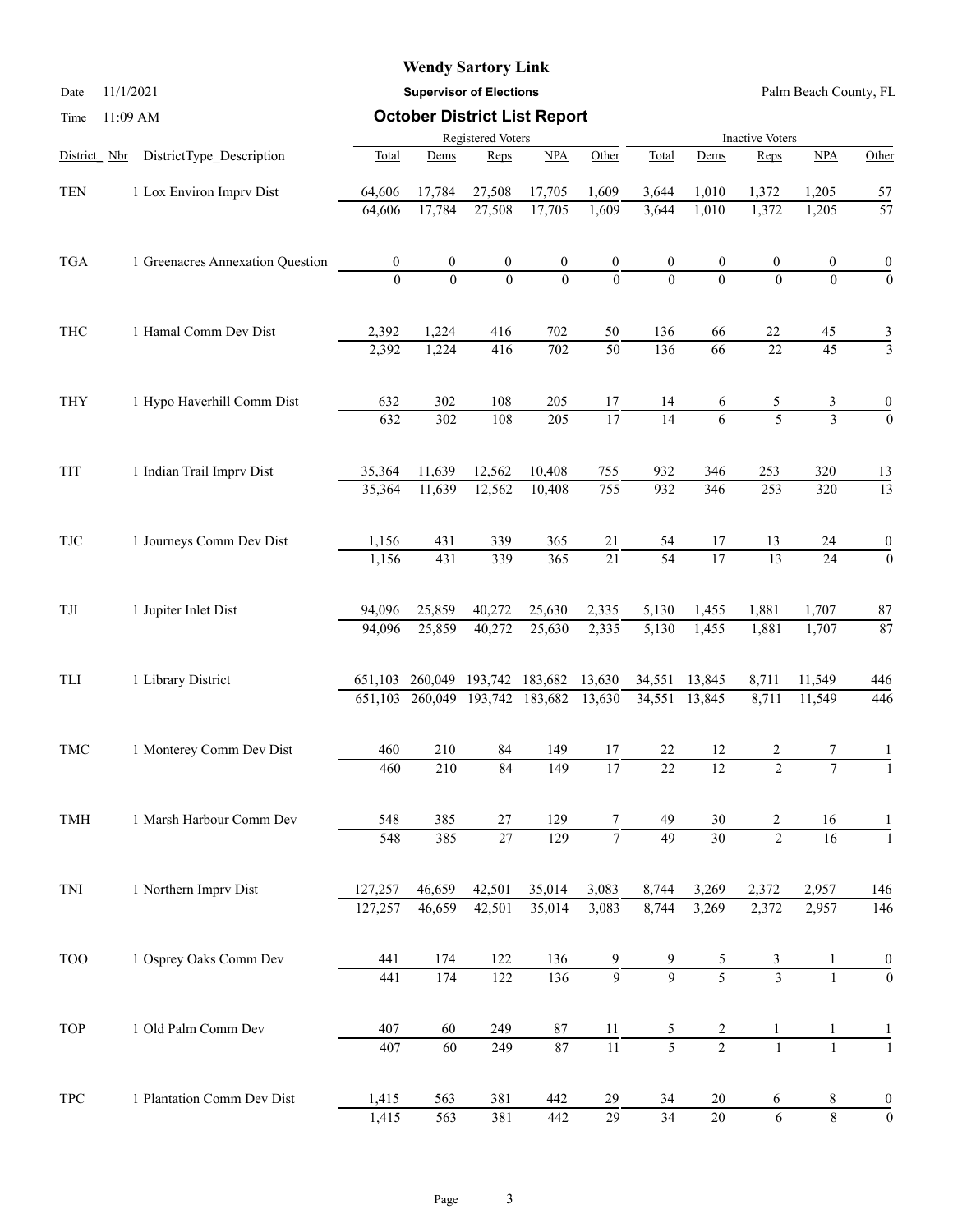## **Wendy Sartory Link**

Date 11/1/2021 **Supervisor of Elections** Palm Beach County, FL

| Time                     | 11:09 AM                  | <b>October District List Report</b> |                 |                        |                  |                 |                 |                 |                         |                          |                  |  |
|--------------------------|---------------------------|-------------------------------------|-----------------|------------------------|------------------|-----------------|-----------------|-----------------|-------------------------|--------------------------|------------------|--|
|                          |                           |                                     |                 | <b>Inactive Voters</b> |                  |                 |                 |                 |                         |                          |                  |  |
| District Nbr             | DistrictType Description  | Total                               | Dems            | Reps                   | NPA              | Other           | Total           | Dems            | Reps                    | $\underline{\text{NPA}}$ | Other            |  |
| <b>TPO</b>               | 1 Port Of Palm Beach      |                                     | 303,972 132,917 | 83,270                 | 81,472           | 6,313           | 23,055          | 10,158          | 5,020                   | 7,545                    | 332              |  |
|                          |                           |                                     | 303,972 132,917 | 83,270                 | 81,472           | 6,313           | 23,055          | 10,158          | 5,020                   | 7,545                    | 332              |  |
| TRC                      | 1 Renaissance Comm Dev    | 1,729                               | 684             | 400                    | 587              | 58              | 210             | 73              | 47                      | 88                       |                  |  |
|                          |                           | 1,729                               | 684             | 400                    | 587              | 58              | 210             | 73              | 47                      | 88                       | $\frac{2}{2}$    |  |
| TSB                      | 1 Sonoma Bay Comm Dev     | 409                                 | 264             | 34                     | 107              | 4               | 55              | 39              | 6                       | 10                       | $\boldsymbol{0}$ |  |
|                          |                           | 409                                 | 264             | 34                     | 107              | 4               | $\overline{55}$ | $\overline{39}$ | 6                       | 10                       | $\mathbf{0}$     |  |
| <b>TSI</b>               | 1 Seminole Imprv Dist     | 1,538                               | 514             | 492                    | 486              | $46\,$          | 16              | 3               | 10                      | $\mathfrak{Z}$           | $\boldsymbol{0}$ |  |
|                          |                           | 1,538                               | 514             | 492                    | 486              | $\overline{46}$ | 16              | $\overline{3}$  | $\overline{10}$         | $\overline{3}$           | $\overline{0}$   |  |
| <b>TTC</b>               | 1 Terracina Comm Dev Dist | 995                                 | 554             | 151                    | 270              | 20              | 70              | 36              | 9                       | 25                       | $\boldsymbol{0}$ |  |
|                          |                           | 995                                 | 554             | 151                    | 270              | 20              | 70              | $\overline{36}$ | $\overline{9}$          | $\overline{25}$          | $\boldsymbol{0}$ |  |
| <b>TTO</b>               | 1 Thousand Comm Dev Dist  | 1,459                               | 889             | 180                    | 363              | 27              | 81              | 48              | 4                       | 28                       |                  |  |
|                          |                           | 1,459                               | 889             | 180                    | 363              | 27              | 81              | 48              | $\overline{4}$          | 28                       | 1                |  |
| <b>TVC</b>               | 1 Vista Comm Dev Dist     | 359                                 | 166             | 56                     | 122              | 15              | 17              | 10              | 1                       | 6                        | $\boldsymbol{0}$ |  |
|                          |                           | 359                                 | 166             | 56                     | $\overline{122}$ | $\overline{15}$ | $\overline{17}$ | 10              | $\mathbf{1}$            | 6                        | $\overline{0}$   |  |
| TWC                      | 1 Winston Comm Dev Dist   | 1,168                               | 412             | 351                    | 373              | 32              | 69              | 19              | 31                      | 19                       | $\boldsymbol{0}$ |  |
|                          |                           | 1,168                               | 412             | 351                    | 373              | $\overline{32}$ | $\overline{69}$ | 19              | $\overline{31}$         | $\overline{19}$          | $\boldsymbol{0}$ |  |
| TWP                      | 1 Wyndam Park Comm Dev    | 661                                 | 369             | $77\,$                 | 204              | 11              | 23              | 11              | 3                       | 8                        |                  |  |
|                          |                           | 661                                 | 369             | 77                     | 204              | 11              | 23              | $\overline{11}$ | $\overline{\mathbf{3}}$ | $\overline{8}$           | $\mathbf{1}$     |  |
| <b>WRD</b>               | 11 Ward 1                 | 1,862                               | 489             | 885                    | 444              | $44\,$          | 51              | 9               | $26\,$                  | 16                       | $\boldsymbol{0}$ |  |
| <b>WRD</b>               | 21 Boynton Beach Dist 1   | 14,211                              | 6,140           | 3,712                  | 3,970            | 389             | 944             | 385             | 231                     | 316                      | 12               |  |
| <b>WRD</b>               | 22 Boynton Beach Dist 2   | 11,384                              | 6,750           | 1,695                  | 2,756            | 183             | 798             | 416             | 123                     | 249                      | $10\,$           |  |
| <b>WRD</b>               | 23 Boynton Beach Dist 3   | 12,893                              | 5,469           | 3,448                  | 3,671            | 305             | 964             | 359             | 256                     | 336                      | 13               |  |
| <b>WRD</b>               | 24 Boynton Beach Dist 4   | 12,677                              | 5,696           | 2,883                  | 3,842            | 256             | 779             | 318             | 186                     | 263                      | 12               |  |
| <b>WRD</b><br><b>WRD</b> | 31 Ward 1<br>41 Ward 1    | 7,331<br>68,427                     | 4,871<br>22,297 | 1,077<br>23,906        | 1,321<br>20,586  | 62<br>1,638     | 560<br>4,900    | 381<br>1,620    | 58<br>1,404             | 120<br>1,791             | 85               |  |
| <b>WRD</b>               | 51 Ward 1                 | 324                                 | 89              | 142                    | 90               | 3               | 5               | $\mathbf{1}$    | $\mathbf{1}$            | 3                        | $\boldsymbol{0}$ |  |
| <b>WRD</b>               | 61 Ward 1                 | 88                                  | 27              | 26                     | 33               | $\overline{c}$  | 5               | $\overline{c}$  | $\boldsymbol{0}$        | 3                        | $\boldsymbol{0}$ |  |
| <b>WRD</b>               | 71 Ward 1                 | 46,680                              | 20,928          | 12,085                 | 12,610           | 1,057           | 4,975           | 2,002           | 1,182                   | 1,714                    | $77\,$           |  |
| <b>WRD</b>               | 81 Ward 1                 | 23,099                              | 10,893          | 4,547                  | 7,203            | 456             | 1,573           | 697             | 281                     | 578                      | $17\,$           |  |
| <b>WRD</b>               | 91 Ward 1                 | 173                                 | 43              | 63                     | 59               | $\,8\,$         | 4               | 2               | $\boldsymbol{0}$        | $\overline{c}$           | $\boldsymbol{0}$ |  |
| <b>WRD</b>               | 101 Ward 1                | 867                                 | 184             | 451                    | 210              | 22              | 34              | $\,$ $\,$       | 17                      | 9                        | $\boldsymbol{0}$ |  |
| <b>WRD</b>               | 111 Ward 1                | 3,841                               | 1,176           | 1,527                  | 1,058            | $80\,$          | 220             | 58              | $87\,$                  | 73                       | 2                |  |
| <b>WRD</b>               | 121 Ward 1                | 1,322                               | 607             | 330                    | 369              | 16              | 64              | 33              | 6                       | 24                       |                  |  |
| <b>WRD</b>               | 131 Ward 1                | 2,076                               | 701             | 689                    | 613              | 73              | 174             | 51              | 49                      | $72\,$                   | 2                |  |
| <b>WRD</b>               | 141 Ward 1                | 3,097                               | 794             | 1,442                  | 771              | $90\,$          | 266             | 56              | 117                     | $87\,$                   | 6                |  |
| <b>WRD</b>               | 151 Ward 1                | 392                                 | 68              | $222\,$                | $87\,$           | 15              | 15              | 3               | 4                       | 7                        |                  |  |